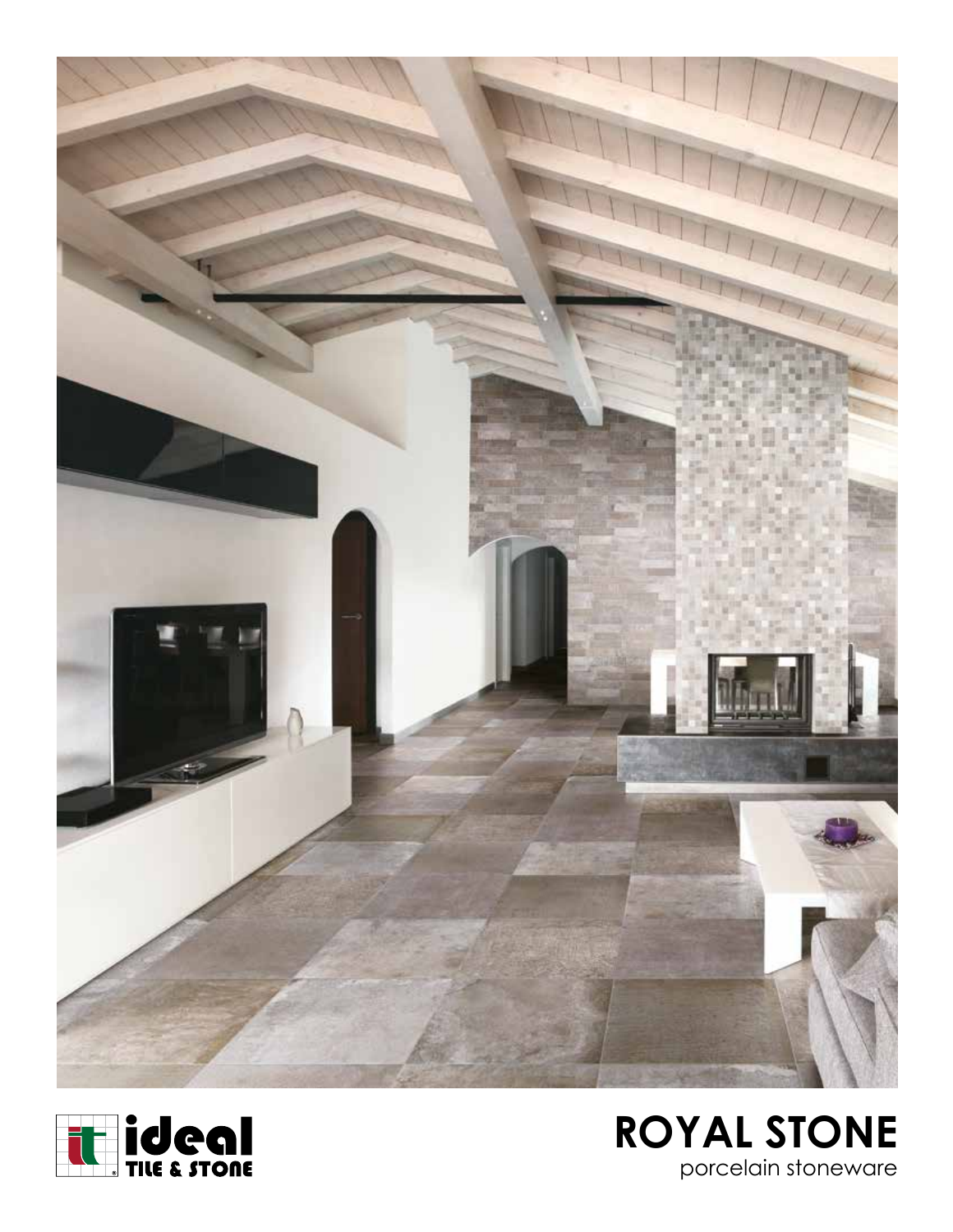



# DOM ROCO 24 DOM ROCO 1224



 $| 24 \times 24 |$   $| 12 \times 24 |$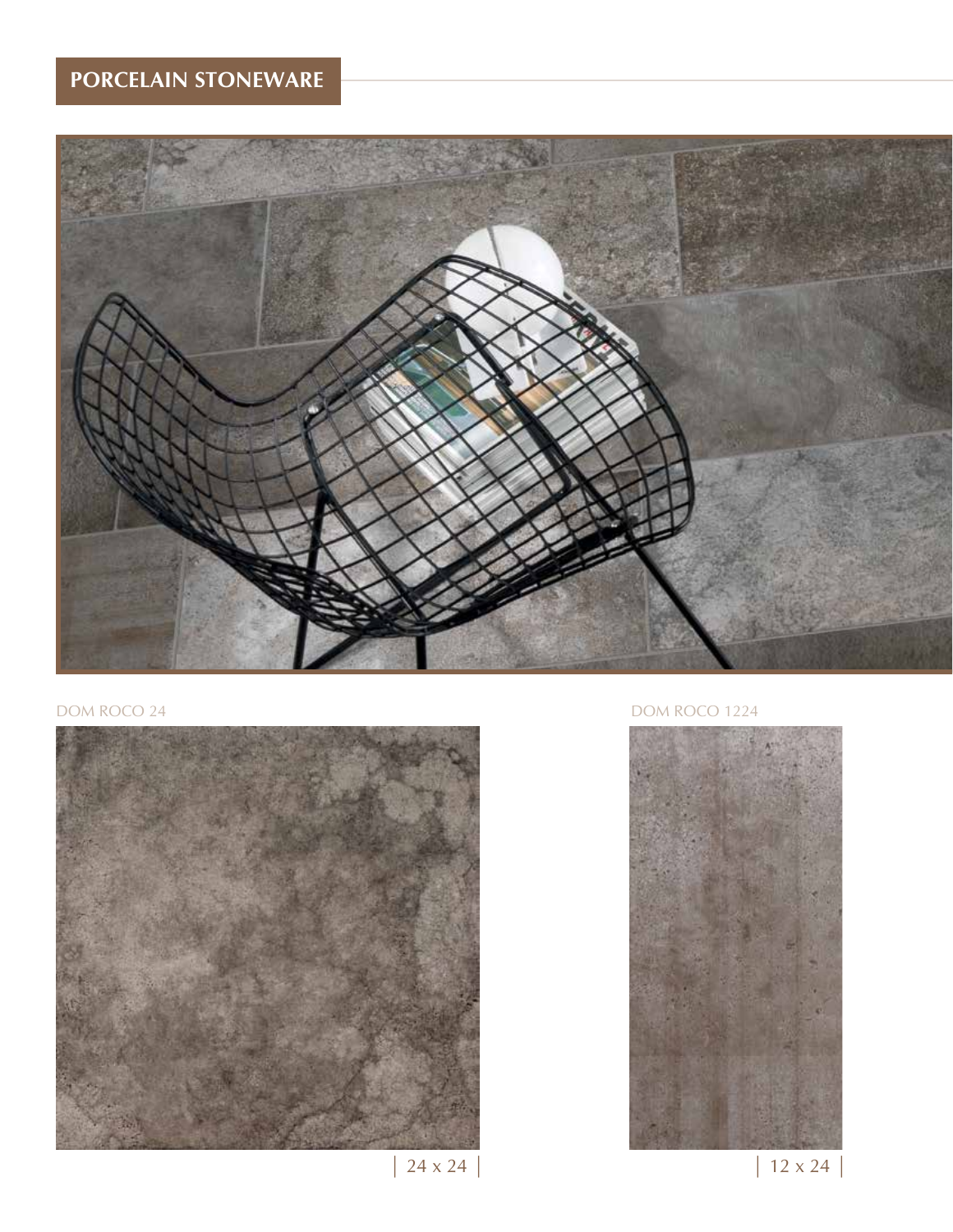





# DOM ROCO BN314



# DOM ROCO MOS22  $\frac{1}{2}$ <br>  $3 \times 14$   $\frac{1}{2}$ <br>  $2 \times 2$

### DOM ROCO 314

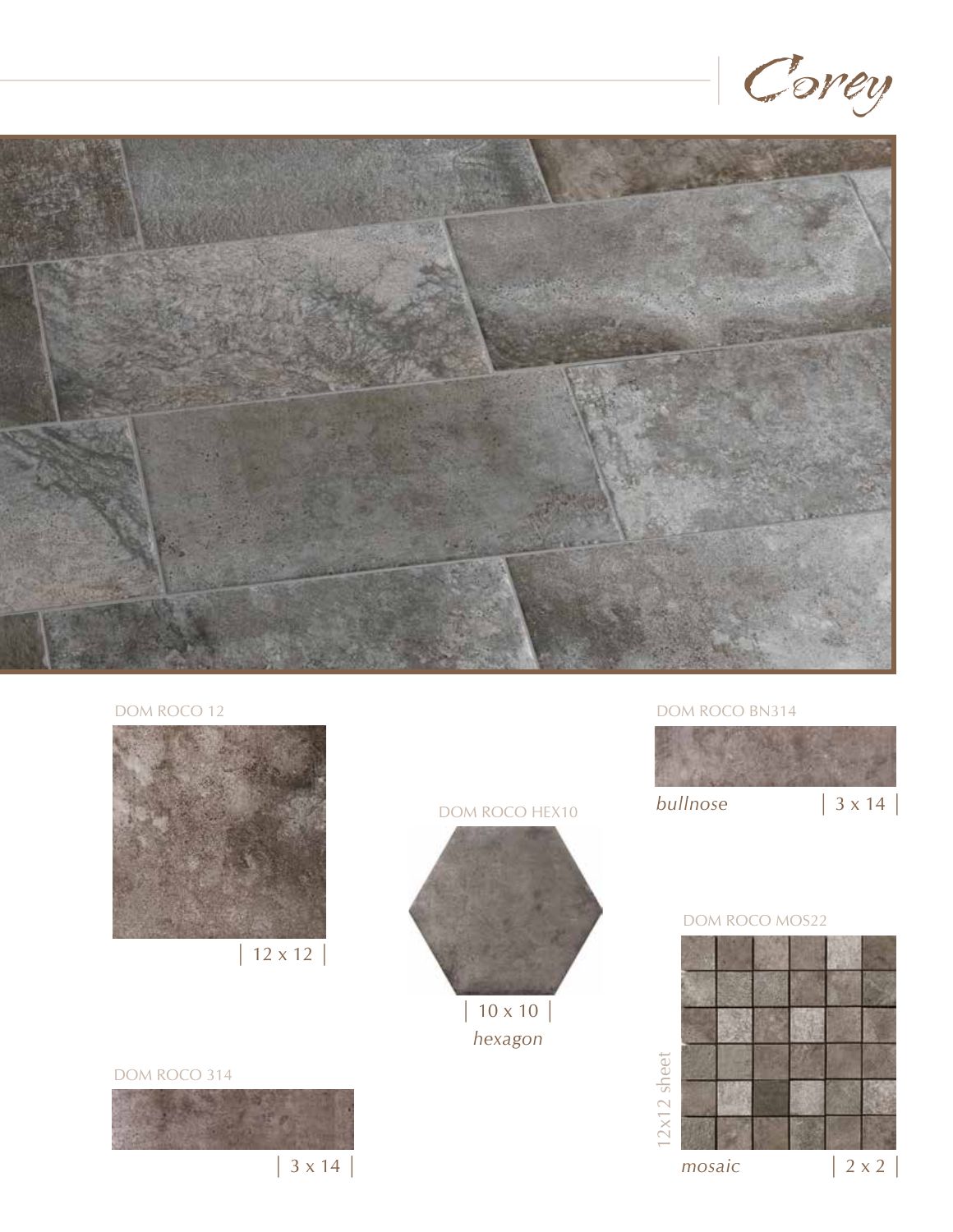



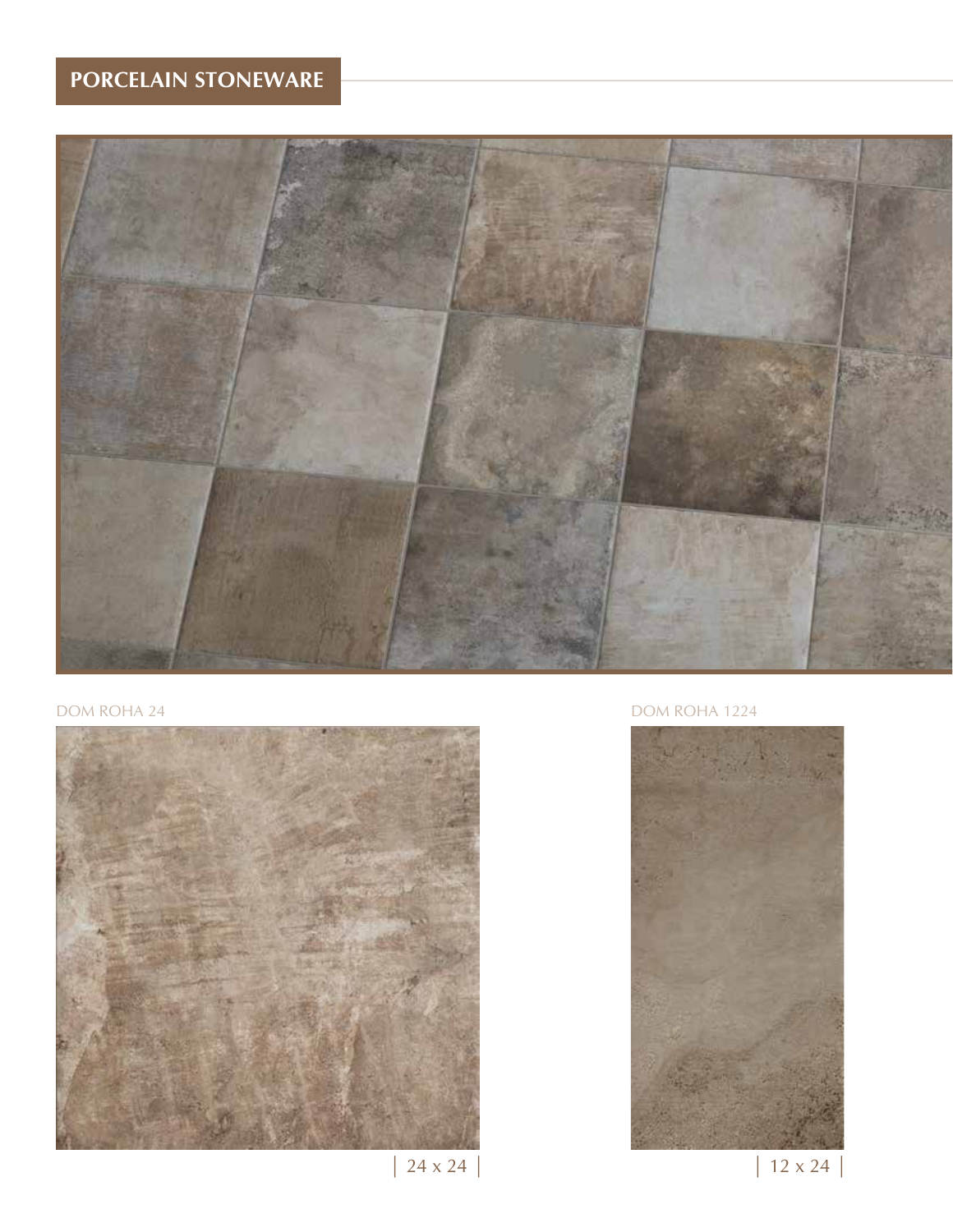



# DOM ROHA 12

![](_page_4_Picture_3.jpeg)

 $\frac{1}{2}$  x 12 |

DOM ROHA 314

![](_page_4_Picture_6.jpeg)

# DOM ROHA HEX10

![](_page_4_Picture_8.jpeg)

|  $10 \times 10$ *hexagon*

# DOM ROHA BN314

![](_page_4_Picture_11.jpeg)

# DOM ROHA MOS22

![](_page_4_Figure_13.jpeg)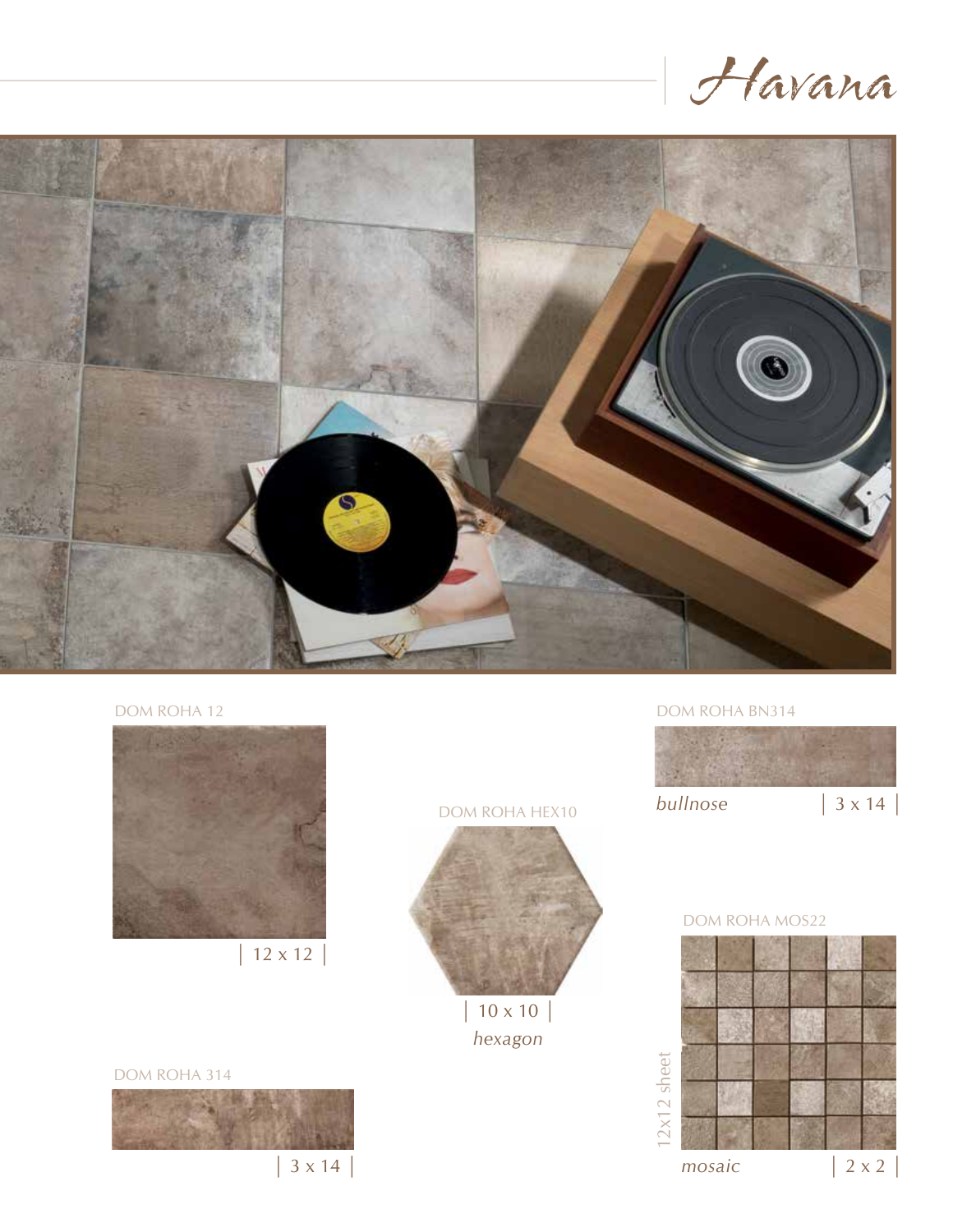![](_page_5_Picture_1.jpeg)

![](_page_5_Picture_3.jpeg)

# DOM ROLU 24 DOM ROLU 1224

![](_page_5_Picture_5.jpeg)

 $| 24 \times 24 |$   $| 12 \times 24 |$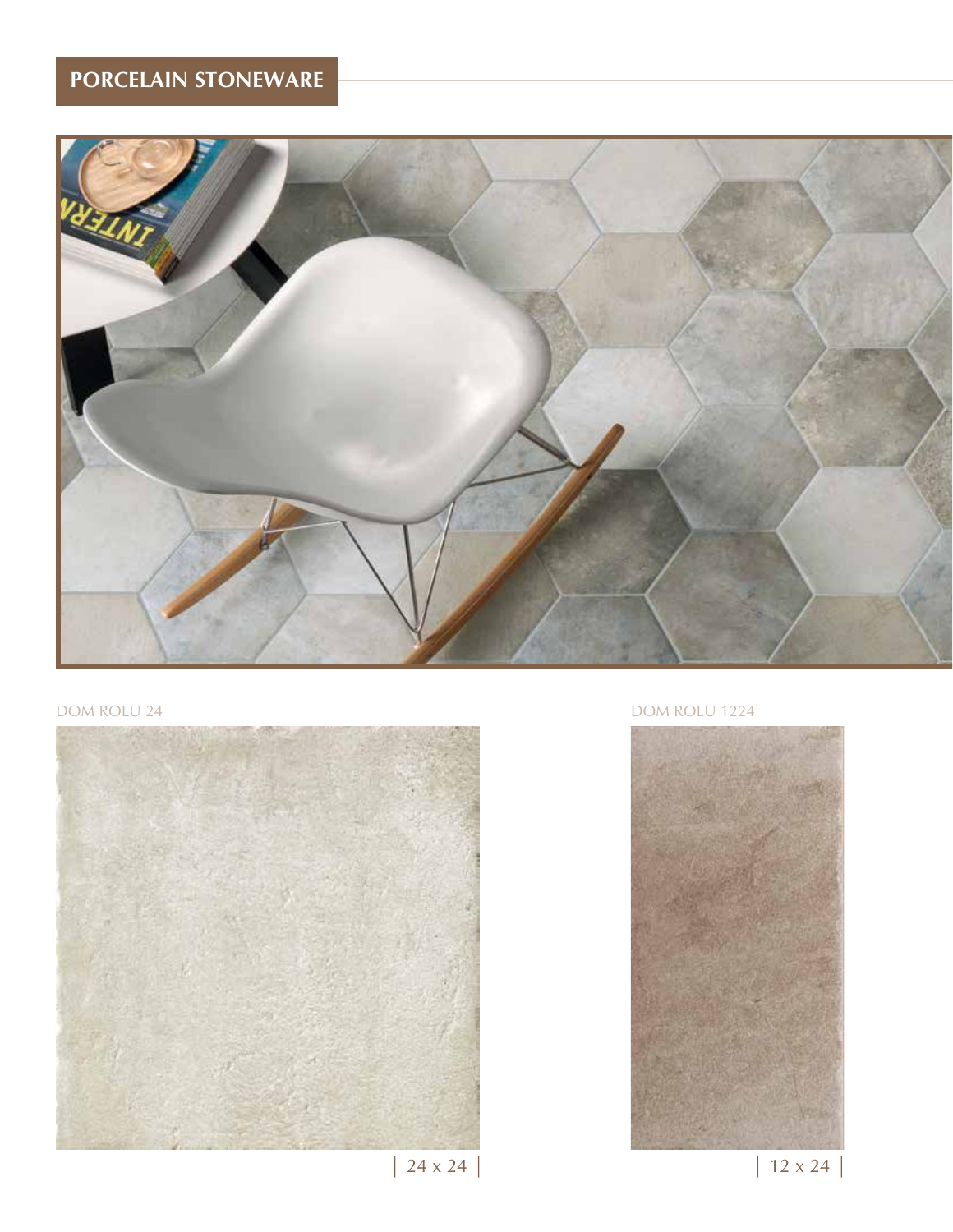![](_page_6_Picture_0.jpeg)

![](_page_6_Picture_1.jpeg)

DOM ROLU HEX10

 $|10 \times 10|$ *hexagon*

![](_page_6_Picture_2.jpeg)

DOM ROLU 314

![](_page_6_Picture_4.jpeg)

DOM ROLU BN314

![](_page_6_Picture_6.jpeg)

## DOM ROLU MOS22

![](_page_6_Figure_8.jpeg)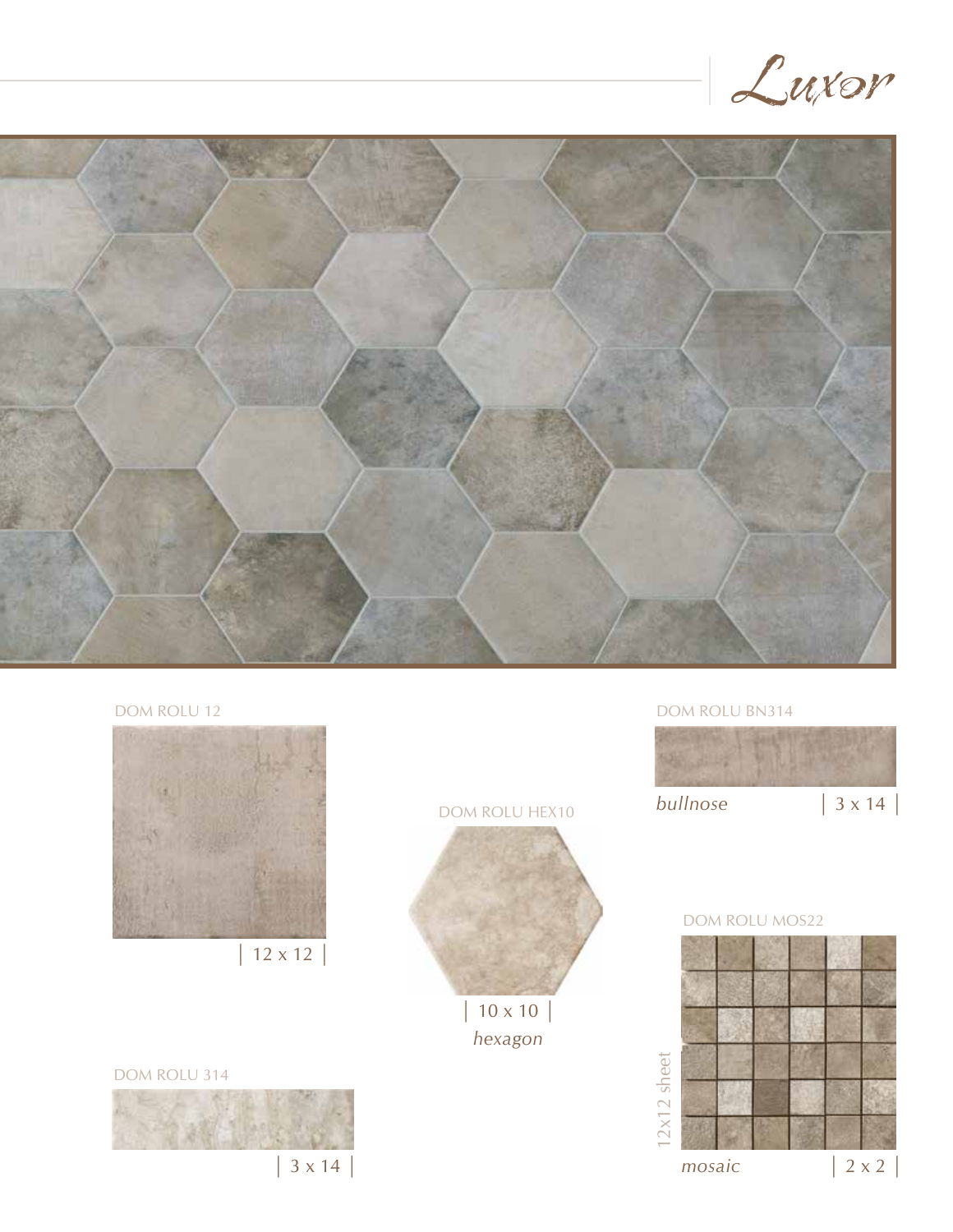![](_page_7_Picture_1.jpeg)

![](_page_7_Picture_3.jpeg)

# DOM ROSI 24 DOM ROSI 1224

![](_page_7_Picture_5.jpeg)

 $| 24 \times 24 |$   $| 12 \times 24 |$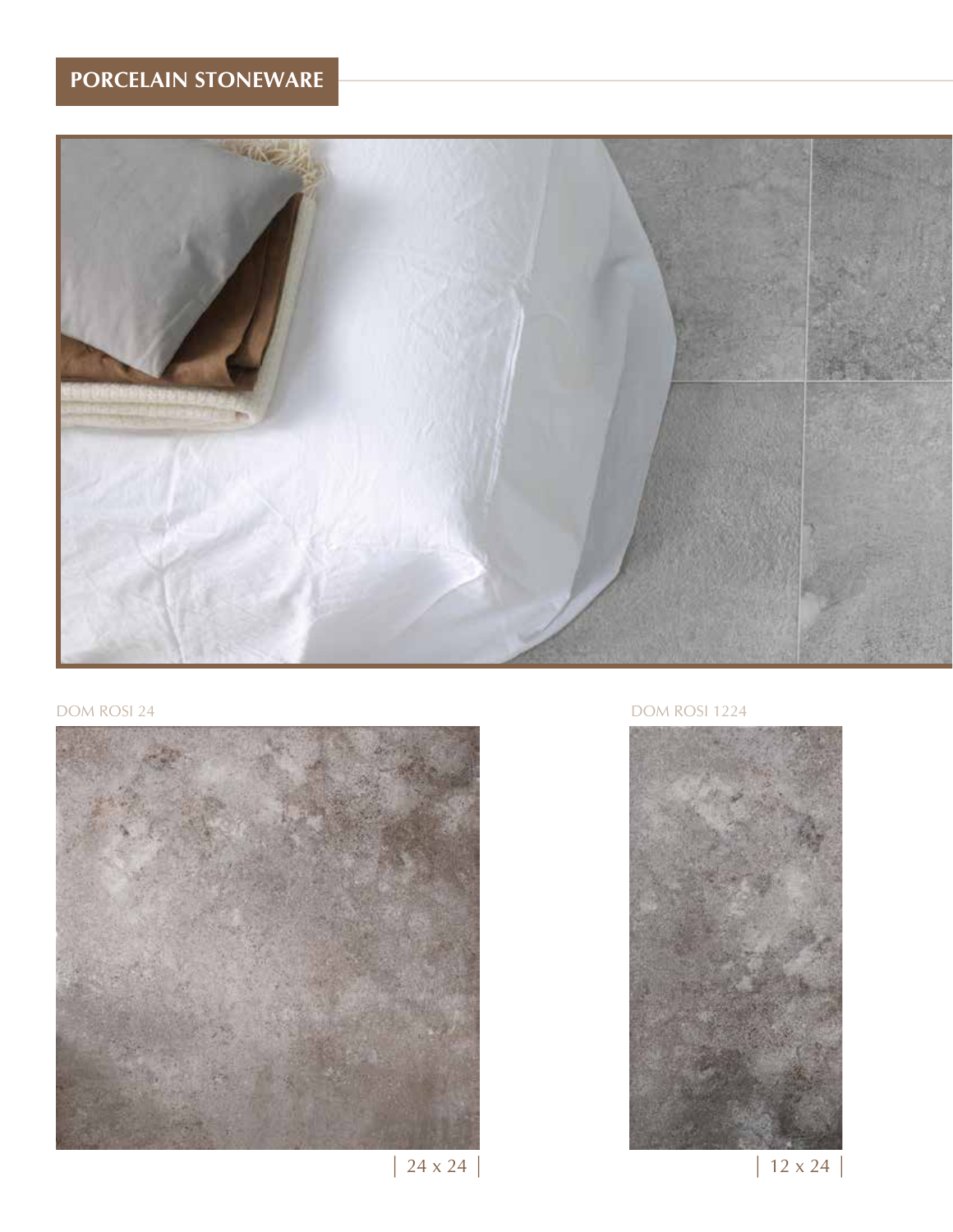![](_page_8_Picture_0.jpeg)

![](_page_8_Picture_1.jpeg)

DOM ROSI HEX10

| 10 x 10 | *hexagon*

# DOM ROSI 12

![](_page_8_Picture_3.jpeg)

| 12 x 12 |

DOM ROSI 314

![](_page_8_Picture_6.jpeg)

# DOM ROSI BN314

![](_page_8_Picture_9.jpeg)

## DOM ROSI MOS22

![](_page_8_Figure_11.jpeg)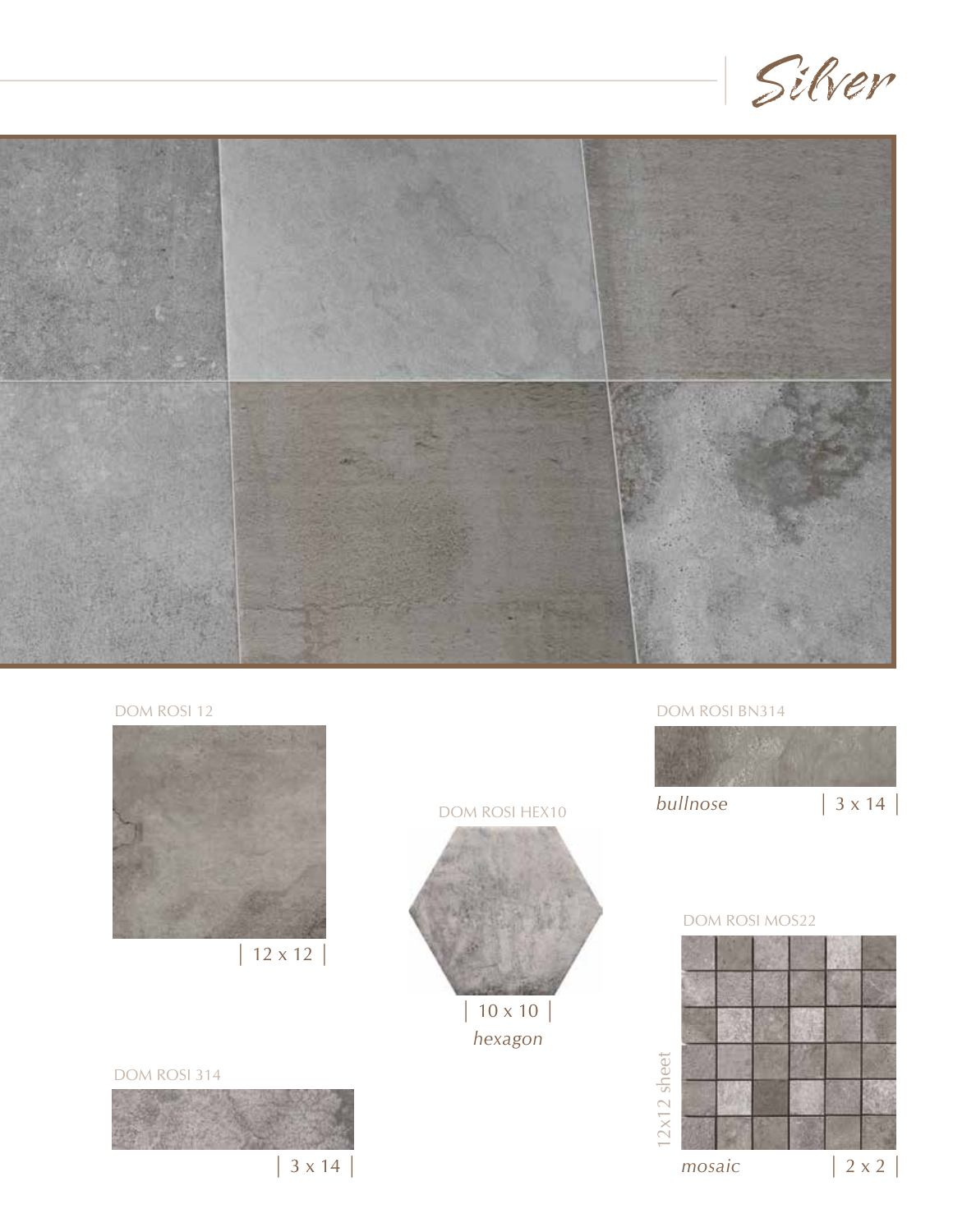![](_page_9_Picture_1.jpeg)

![](_page_9_Figure_2.jpeg)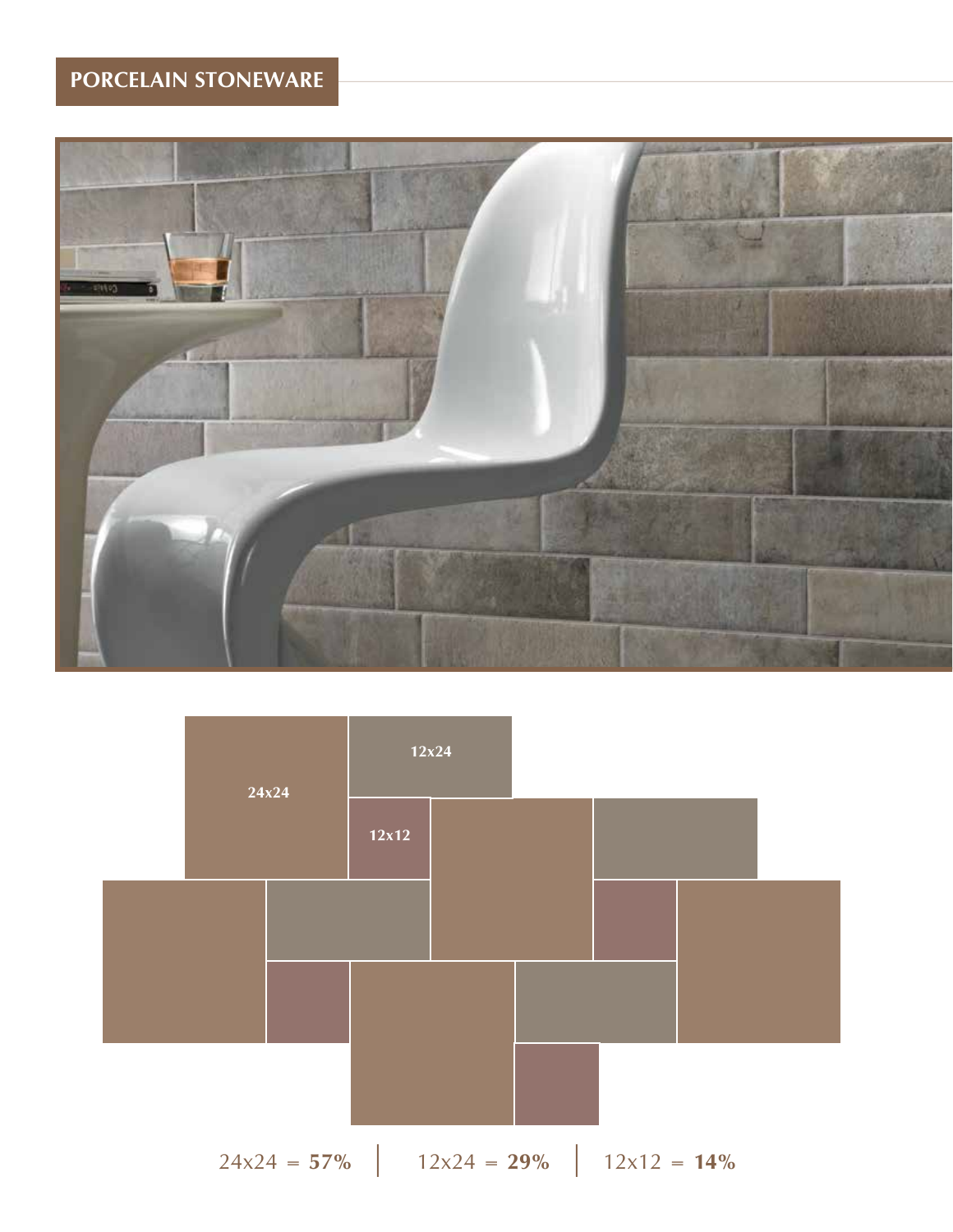Laying Patterns

![](_page_10_Picture_1.jpeg)

![](_page_10_Figure_2.jpeg)

 $24x24 = 50\%$  |  $12x24 = 25\%$  |  $12x12 = 25\%$